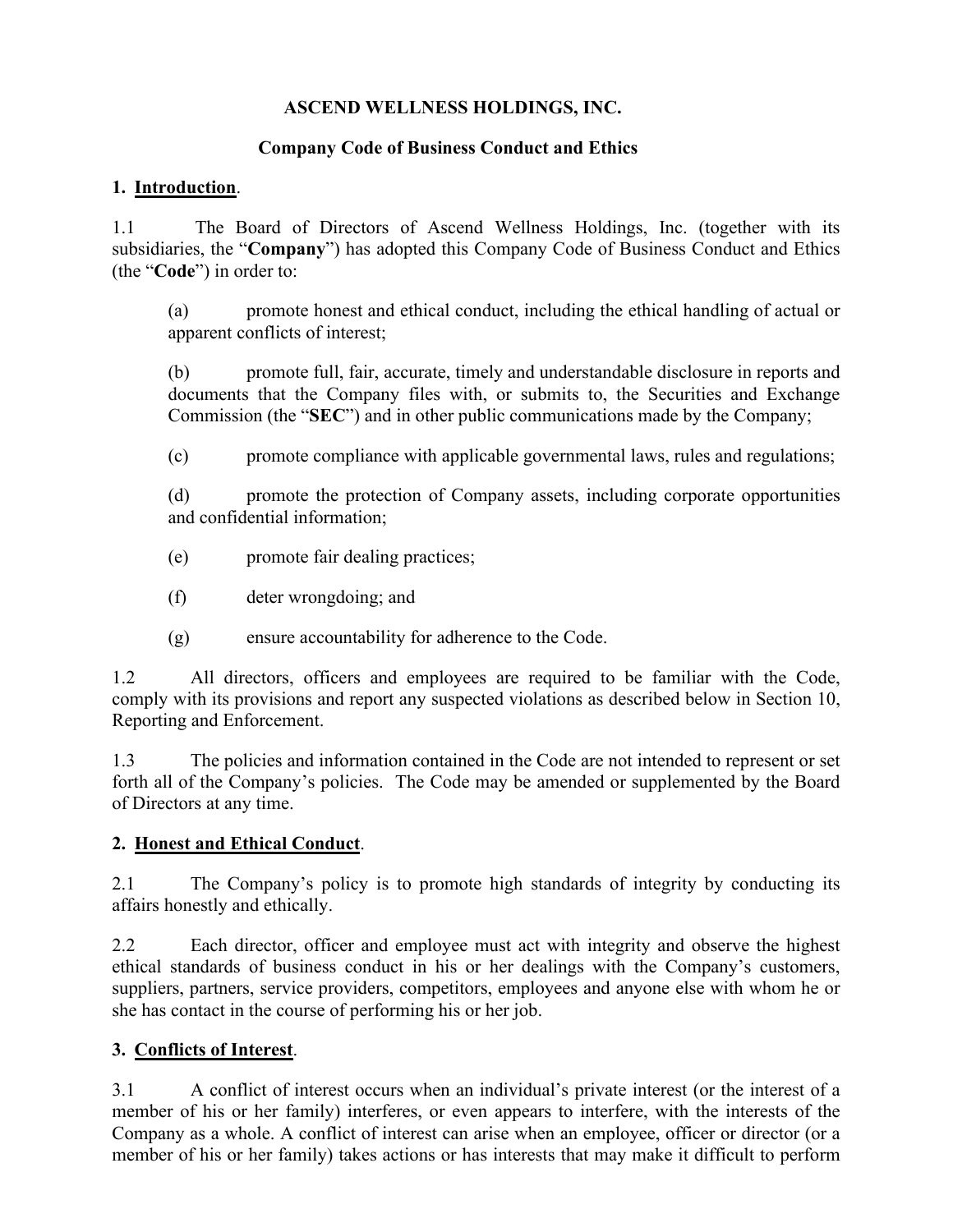his or her work for the Company objectively and effectively. Conflicts of interest also arise when an employee, officer or director (or a member of his or her family) receives improper personal benefits as a result of his or her position in the Company.

3.2 Loans by the Company to, or guarantees by the Company of obligations of, employees or their family members are of special concern and could constitute improper personal benefits to the recipients of such loans or guarantees, depending on the facts and circumstances. Loans by the Company to, or guarantees by the Company of obligations of, any director or officer or their family members are expressly prohibited, except if approved by the required vote of the disinterested members of the Board of Directors of the Company.

3.3 Whether or not a conflict of interest exists or will exist can be unclear. Conflicts of interest should be avoided unless specifically authorized as described in Section [3.4.](#page-1-0)

<span id="page-1-0"></span>3.4 Persons other than directors and officers who have questions about a potential conflict of interest or who become aware of an actual or potential conflict should discuss the matter with, and seek a determination and prior authorization or approval from, a member of the Company's compliance department (the "**Compliance Team**") or the executive officer acting as the Company's chief compliance officer (the "**Chief Compliance Officer**"). A member of the Compliance Team may not authorize or approve conflict of interest matters or make determinations as to whether a problematic conflict of interest exists without first providing the Chief Compliance Officer with a written description of the activity and seeking the Chief Compliance Officer's written approval. If the member of the Compliance Team is individually involved in the potential or actual conflict, the matter should instead be discussed directly with the Chief Compliance Officer.

Directors and officers must seek determinations and prior authorizations or approvals of potential conflicts of interest exclusively from the Compensation and Corporate Governance Committee.

# **4. Compliance**.

4.1 Employees, officers and directors should comply, both in letter and spirit, with all applicable laws, rules and regulations in the cities, states and countries in which the Company operates.

4.2 Although not all employees, officers and directors are expected to know the details of all applicable laws, rules and regulations, it is important to know enough to determine when to seek advice from appropriate personnel. Questions about compliance should be addressed to the Chief Compliance Officer.

4.3 No director, officer or employee may purchase or sell any Company securities while in possession of material nonpublic information regarding the Company, nor may any director, officer or employee purchase or sell another company's securities while in possession of material nonpublic information regarding that company. It is against Company policies and illegal for any director, officer or employee to use material nonpublic information regarding the Company or any other company to:

(a) obtain profit for himself or herself; or

(b) directly or indirectly "tip" others who might make an investment decision on the basis of that information.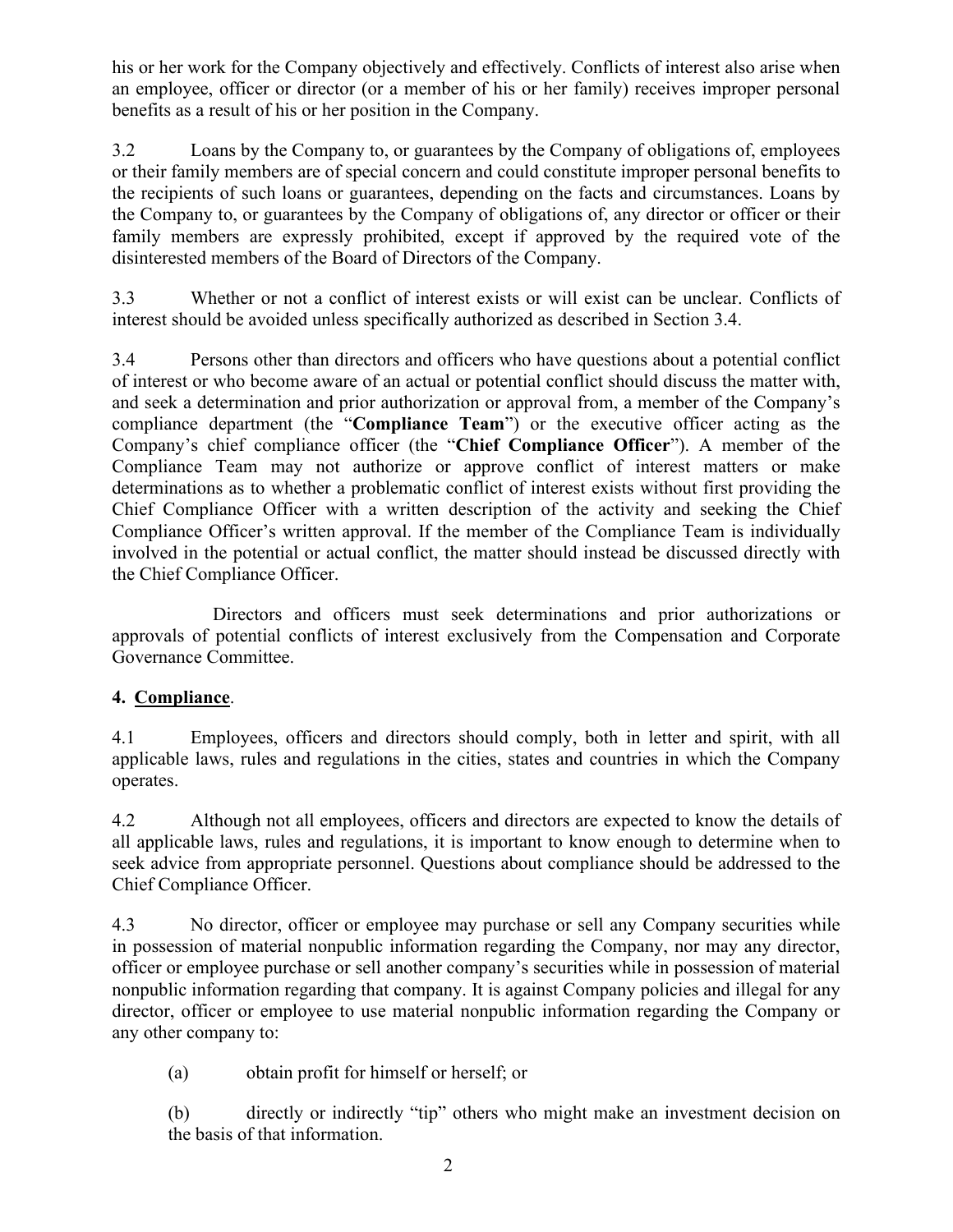### **5. Disclosure**.

5.1 The Company's periodic reports and other documents filed with the SEC, including all financial statements and other financial information, must comply with applicable U.S. and Canadian federal securities laws, and SEC and stock exchange rules.

5.2 Each director, officer and employee who contributes in any way to the preparation or verification of the Company's financial statements and other financial information must ensure that the Company's books, records and accounts are accurately maintained. Each director, officer and employee must cooperate fully with the Company's accounting and internal audit departments, as well as the Company's independent public accountants and counsel.

5.3 Each director, officer and employee who is involved in the Company's disclosure process must:

(a) be familiar with and comply with the Company's disclosure controls and procedures and its internal control over financial reporting; and

(b) take all necessary steps to ensure that all filings with the SEC and all other public communications about the financial and business condition of the Company provide full, fair, accurate, timely and understandable disclosure.

### **6. Protection and Proper Use of Company Assets**.

6.1 All directors, officers and employees should protect the Company's assets and ensure their efficient use. Theft, carelessness and waste have a direct impact on the Company's profitability and are prohibited.

6.2 All Company assets should be used only for legitimate business purposes. Any suspected incident of fraud or theft should be reported for investigation immediately.

6.3 The obligation to protect Company assets includes the Company's proprietary information. Proprietary information includes intellectual property such as trade secrets, patents, trademarks, and copyrights, as well as business and marketing plans, engineering and manufacturing ideas, designs, databases, records and any nonpublic financial data or reports. Unauthorized use or distribution of this information is prohibited and could also be illegal and result in civil or criminal penalties.

**7. Corporate Opportunities**. All directors, officers and employees owe a duty to the Company to advance its interests when the opportunity arises. Directors, officers and employees are prohibited from taking for themselves personally (or for the benefit of friends or family members) opportunities that are discovered through the use of Company assets, property, information or position. Directors, officers and employees may not use Company assets, property, information or position for personal gain (including gain of friends or family members). In addition, no director, officer or employee may compete with the Company.

**8. Confidentiality**. Directors, officers and employees should maintain the confidentiality of information entrusted to them by the Company or by its customers, suppliers or partners, except when disclosure is expressly authorized or is required or permitted by law. Confidential information includes all nonpublic information (regardless of its source) that might be of use to the Company's competitors or harmful to the Company or its customers, suppliers or partners if disclosed.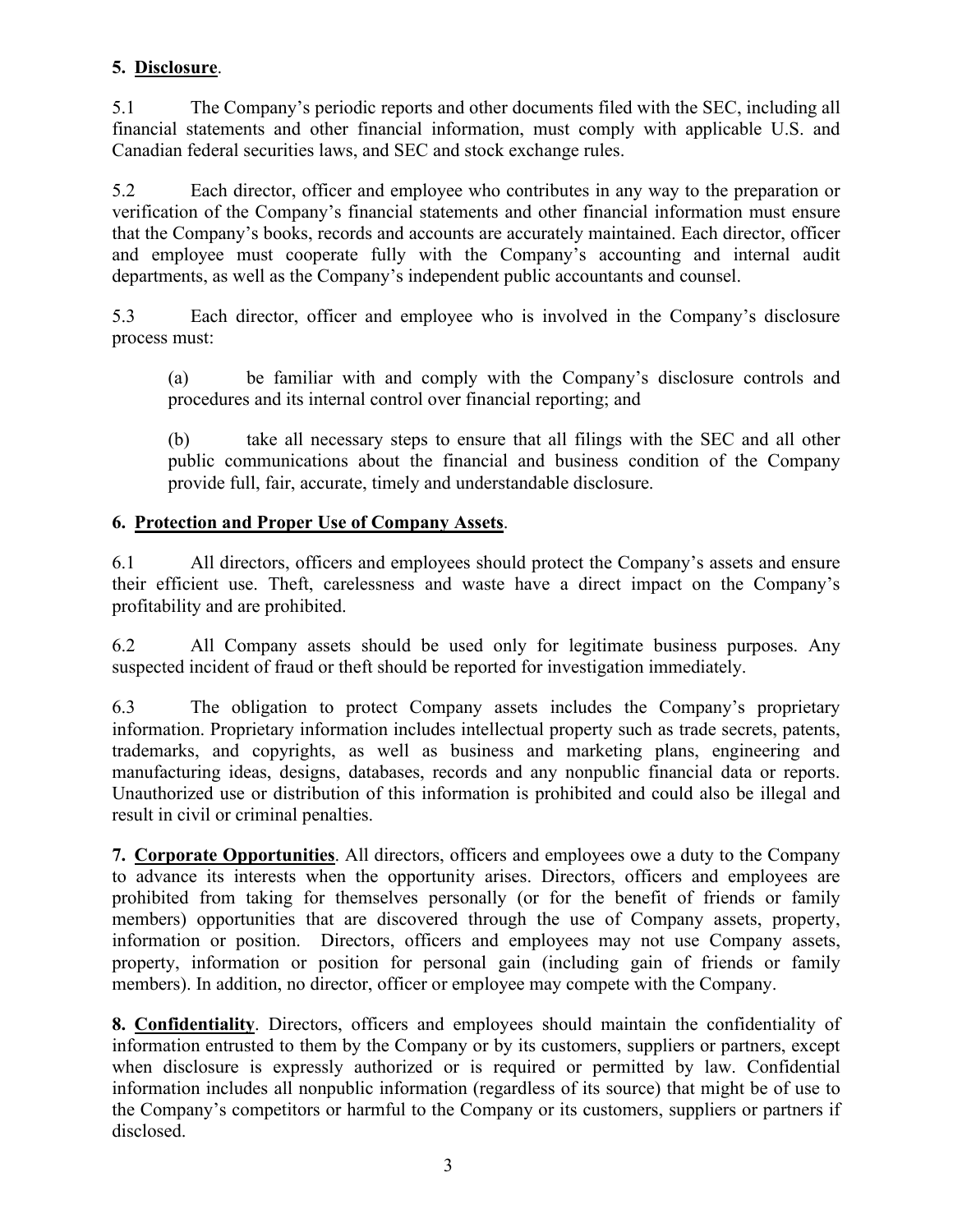**9. Fair Dealing**. Each director, officer and employee must deal fairly with the Company's customers, suppliers, partners, service providers, competitors, employees and anyone else with whom he or she has contact in the course of performing his or her job. No director, officer or employee may take unfair advantage of anyone through manipulation, concealment, abuse or privileged information, misrepresentation of facts or any other unfair dealing practice.

**10. Respectful and Safe Workplace**. The Company's workplace should be free from harassment or discrimination. Harassment can include any behavior that creates an intimidating, offensive or hostile work environment. The Company does not discriminate in any form against anyone, including on the basis of race, sex, sexual orientation, gender identity, religion or national origin. The Company does not permit retaliation against anyone for speaking up or opposing what they believe to be inappropriate conduct. The Company is also committed to the physical safety and security of the Company's employees and workplaces. Threats, intimidation, violence or creating unsafe working conditions are unacceptable and will not be tolerated. Directors, officers and employees are not allowed to possess firearms or other dangerous devices at work.

**11. Business Decisions**. Receiving and giving modest gifts, meals and business entertainment is a part of doing business but can never be used as way of gaining influence or affecting the Company's (and that of its directors, officers or employees) decision-making. Perceptions matter so be transparent. Business decisions should be made in the best interests of the Company and never based on meals, gifts and business entertainment provided by suppliers and business partners, existing or potential ones. To the extent legally permitted, directors, officers and employees may accept unsolicited business courtesies of modest value that are provided in the ordinary course and that promote successful working relationships and goodwill with the Company's business and professional partners. However, directors, officers and employees should avoid any actions that create a perception that the Company sought, or received, business courtesies, including meals, gratuities, meals, entertainment or other benefits, in exchange for something of value. If in doubt, err on the side of caution and seek approval beforehand. And always use good judgment. Employees who award business or who can influence it must be especially careful to avoid actions that create the appearance of favoritism or may adversely affect the Company's reputation for fair dealing or rewarding the best ideas, services or suppliers.

Higher standards of conduct apply when government officials or employees are involved. Directors, officers and employees must check with the Legal Team before giving (whether directly or through an intermediary) anything of value to a government official or employee or to a governmental body on behalf of the Company or in connection with or in any way related to job duties or business with the Company. This applies to contributions to political parties and political events made, or appearing to be made, on behalf of the Company or in connection with job duties at the Company.

# <span id="page-3-0"></span>**12. Reporting and Enforcement**.

# 12.1 Reporting and Investigation of Violations.

(a) Actions prohibited by this Code involving directors or officers must be reported to the Compensation and Corporate Governance Committee.

(b) Actions prohibited by this Code involving anyone other than a director or officer must be reported to the Compliance Team or the Chief Compliance Officer.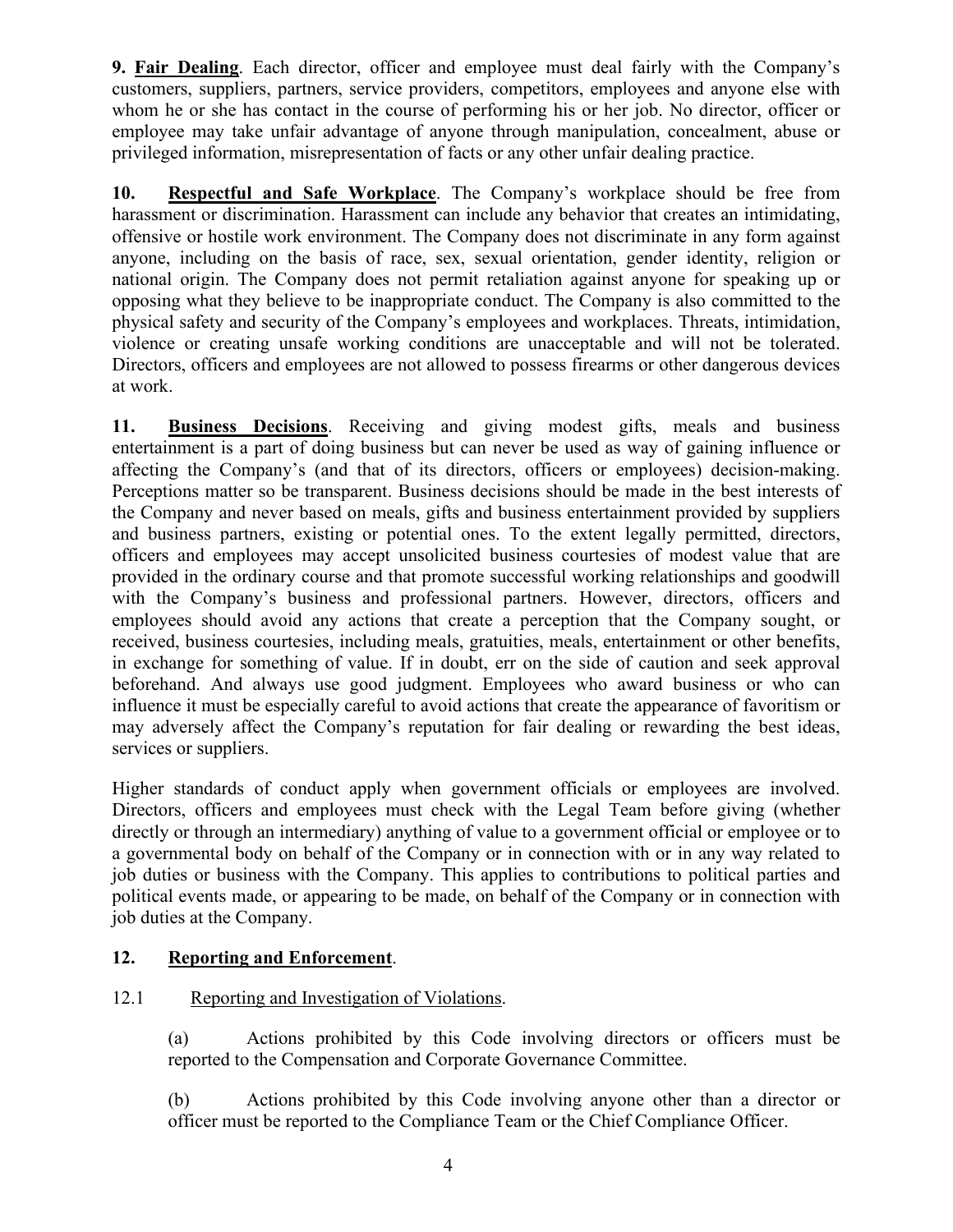(c) After receiving a report of an alleged prohibited action, the Compensation and Corporate Governance Committee, a member of the Compliance Team or the Chief Compliance Officer must promptly take all appropriate actions necessary to investigate.

(d) All directors, officers and employees are expected to cooperate in any internal investigation of misconduct.

#### 12.2 Enforcement.

(a) The Company must ensure prompt and consistent action against violations of this Code.

(b) If, after investigating a report of an alleged prohibited action by a director or officer, the Compensation, Nomination and Corporate Governance Committee determines that a violation of this Code has occurred, the Compensation, Nomination and Corporate Governance Committee will report such determination to the Board of Directors.

(c) If, after investigating a report of an alleged prohibited action by any other person, a member of the Compliance Team or the Chief Compliance Officer determines that a violation of this Code has occurred, the member of the Compliance Team or the Chief Compliance Officer will report such determination to the General Counsel.

(d) Upon receipt of a determination that there has been a violation of this Code, the Board of Directors or the General Counsel will take such preventative or disciplinary action as it deems appropriate, including, but not limited to, reassignment, demotion, dismissal and, in the event of criminal conduct or other serious violations of the law, notification of appropriate governmental authorities.

#### 12.3 Waivers.

(a) Each of the Board of Directors (in the case of a violation by a director or officer) and the General Counsel (in the case of a violation by any other person) may, in its discretion, waive any violation of this Code.

(b) Any waiver for a director or an officer shall be disclosed as required by SEC and Canadian Securities Exchange rules.

#### 12.4 Prohibition on Retaliation.

The Company does not tolerate acts of retaliation against any director, officer or employee who makes a good faith report of known or suspected acts of misconduct or other violations of this Code.